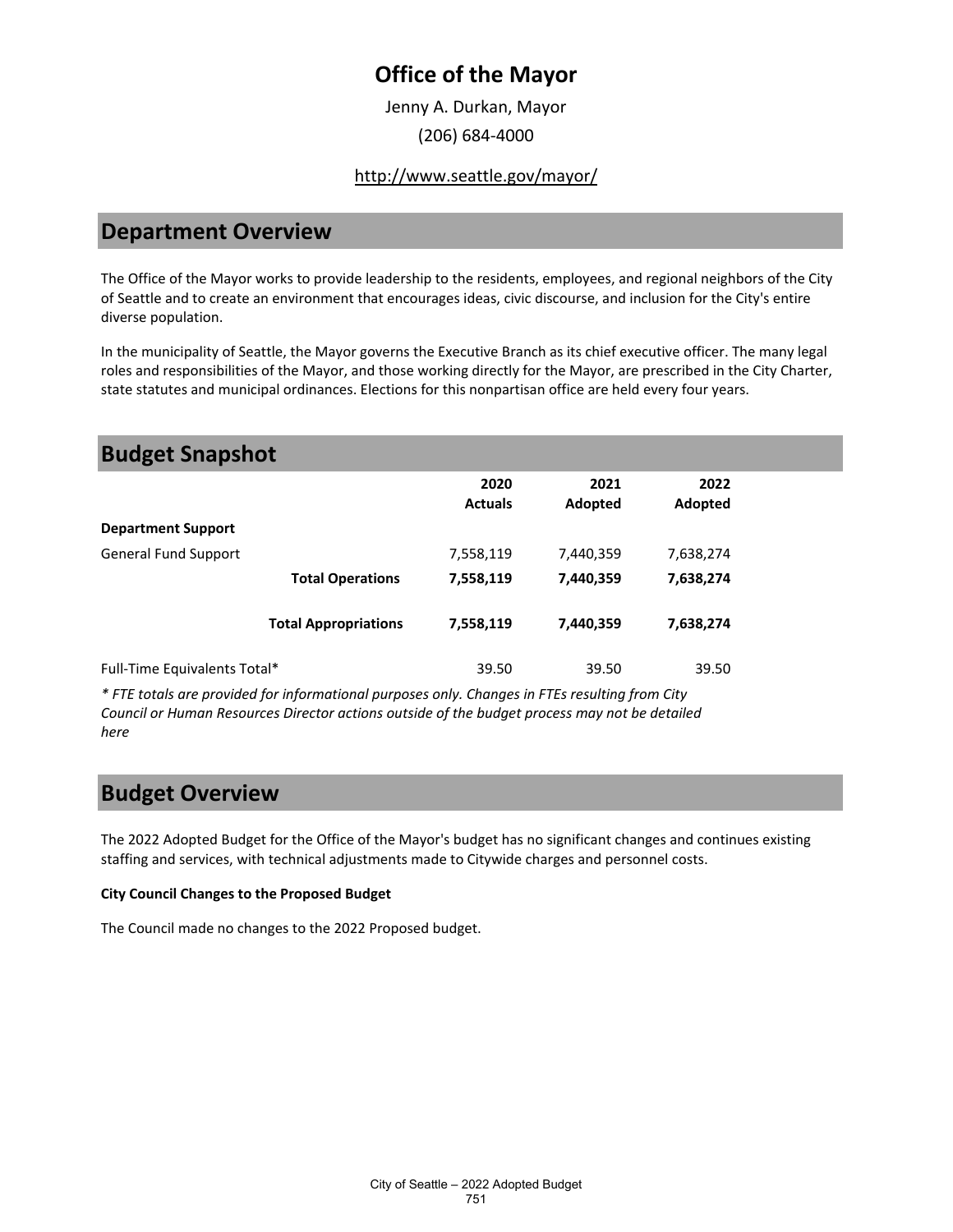# **Office of the Mayor**

# **Incremental Budget Changes**

#### **Office of the Mayor**

|                                                | <b>Dollars</b> | FTE   |
|------------------------------------------------|----------------|-------|
| 2021 Adopted Budget                            | 7,440,359      | 39.50 |
| <b>Baseline</b>                                |                |       |
| Citywide Adjustments for Standard Cost Changes | 89,101         |       |
| Baseline Adjustments for Personnel Costs       | 108,814        |       |
| <b>Total Incremental Changes</b>               | \$197,915      |       |
| <b>Total 2022 Adopted Budget</b>               | \$7,638,274    | 39.50 |

## **Description of Incremental Budget Changes**

| <b>Baseline</b>                                       |                                                                                                                                                                                                                                                                      |  |  |  |
|-------------------------------------------------------|----------------------------------------------------------------------------------------------------------------------------------------------------------------------------------------------------------------------------------------------------------------------|--|--|--|
| <b>Citywide Adjustments for Standard Cost Changes</b> |                                                                                                                                                                                                                                                                      |  |  |  |
| Expenditures                                          | \$89,101                                                                                                                                                                                                                                                             |  |  |  |
|                                                       | Citywide technical adjustments made in the baseline phase reflect changes to internal services costs, including rates<br>$\mathcal{L}$ and $\mathcal{L}$ and $\mathcal{L}$ and $\mathcal{L}$ and $\mathcal{L}$ and $\mathcal{L}$ and $\mathcal{L}$ and $\mathcal{L}$ |  |  |  |

from the Department of Finance & Administrative Services, Seattle Information Technology Department, Seattle Department of Human Resources, and for healthcare, retirement and industrial insurance charges for the department. These adjustments reflect initial assumptions about these costs and inflators early in the budget process.

#### **Baseline Adjustments for Personnel Costs**

Expenditures \$108,814

This centrally administered change adjusts appropriations to restore the annual wage increase for non-represented Executives, Managers and Strategic Advisors, which was forgone in 2021 due to financial constraints.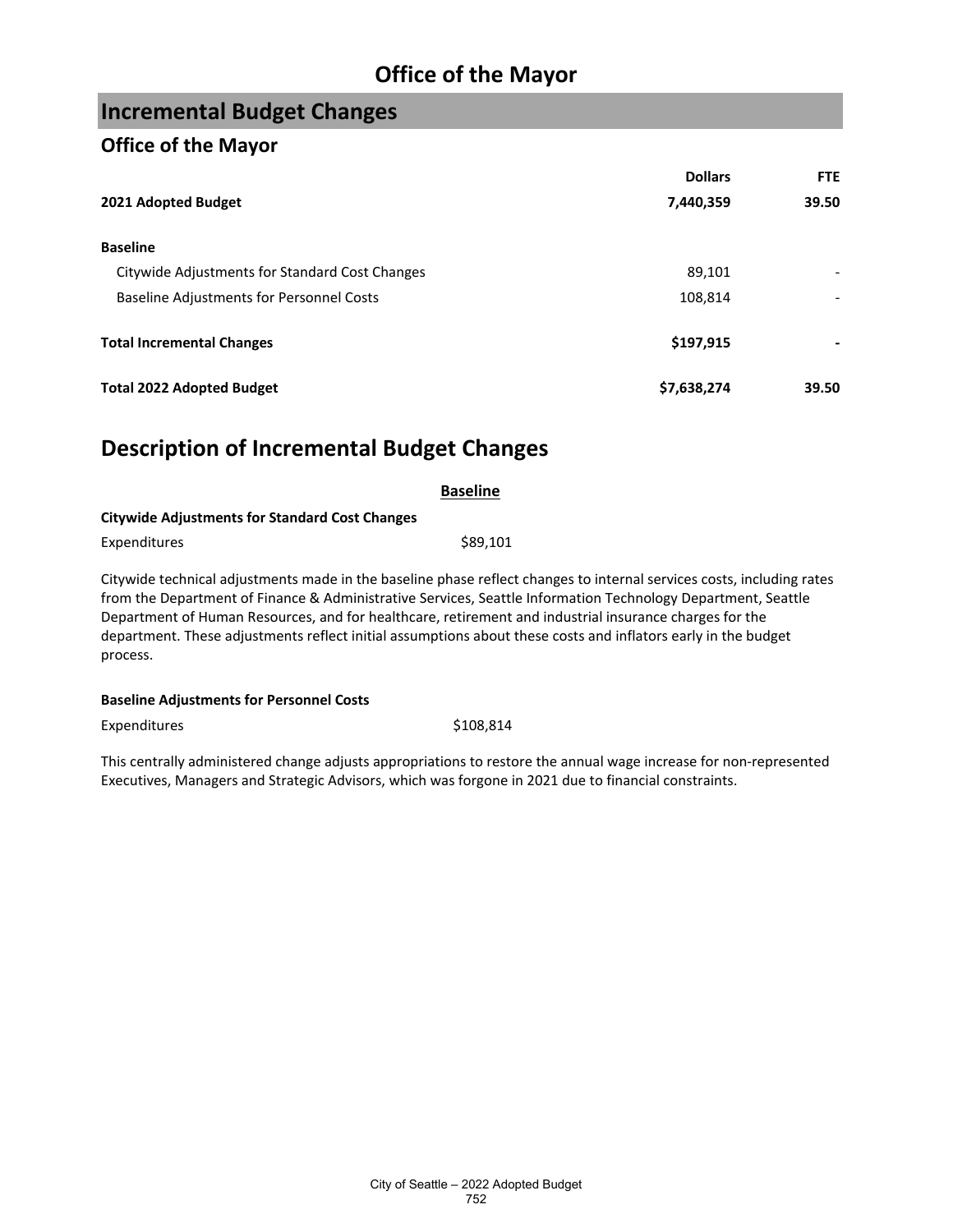# **Office of the Mayor**

### **Expenditure Overview**

| <b>Appropriations</b>                   | 2020<br><b>Actuals</b> | 2021<br>Adopted | 2022<br>Adopted |
|-----------------------------------------|------------------------|-----------------|-----------------|
| MO - BO-MA-X1A00 - Office of the Mayor  |                        |                 |                 |
| 00100 - General Fund                    | 7,558,119              | 7,440,359       | 7,638,274       |
| Total for BSL: BO-MA-X1A00              | 7,558,119              | 7,440,359       | 7,638,274       |
| <b>Department Total</b>                 | 7,558,119              | 7,440,359       | 7,638,274       |
| Department Full-Time Equivalents Total* | 39.50                  | 39.50           | 39.50           |

*\* FTE totals are provided for informational purposes only. Changes in FTEs resulting from City Council or Human Resources Director actions outside of the budget process may not be detailed here*

### **Budget Summary by Fund Office of the Mayor**

|                             | 2020<br><b>Actuals</b> | 2021<br>Adopted | 2022<br>Adopted |
|-----------------------------|------------------------|-----------------|-----------------|
| 00100 - General Fund        | 7.558.119              | 7,440,359       | 7.638.274       |
| <b>Budget Totals for MO</b> | 7,558,119              | 7,440,359       | 7,638,274       |

### **Appropriations by Budget Summary Level and Program**

#### **MO - BO-MA-X1A00 - Office of the Mayor**

The purpose of the Office of the Mayor Budget Summary Level is to provide executive leadership to support City departments, engage and be responsive to residents of the city, develop policy for the City, and provide executive administrative and management support to the City.

| <b>Program Expenditures</b>  | 2020<br><b>Actuals</b> | 2021<br>Adopted | 2022<br>Adopted |
|------------------------------|------------------------|-----------------|-----------------|
| Office of the Mayor          | 7,558,119              | 7,440,359       | 7,638,274       |
| Total                        | 7,558,119              | 7,440,359       | 7,638,274       |
| Full-time Equivalents Total* | 39.50                  | 39.50           | 39.50           |

*\*FTE totals are provided for informational purposes only. Changes in FTEs resulting from City Council or Human Resources Director actions outside of the budget process may not be detailed here*